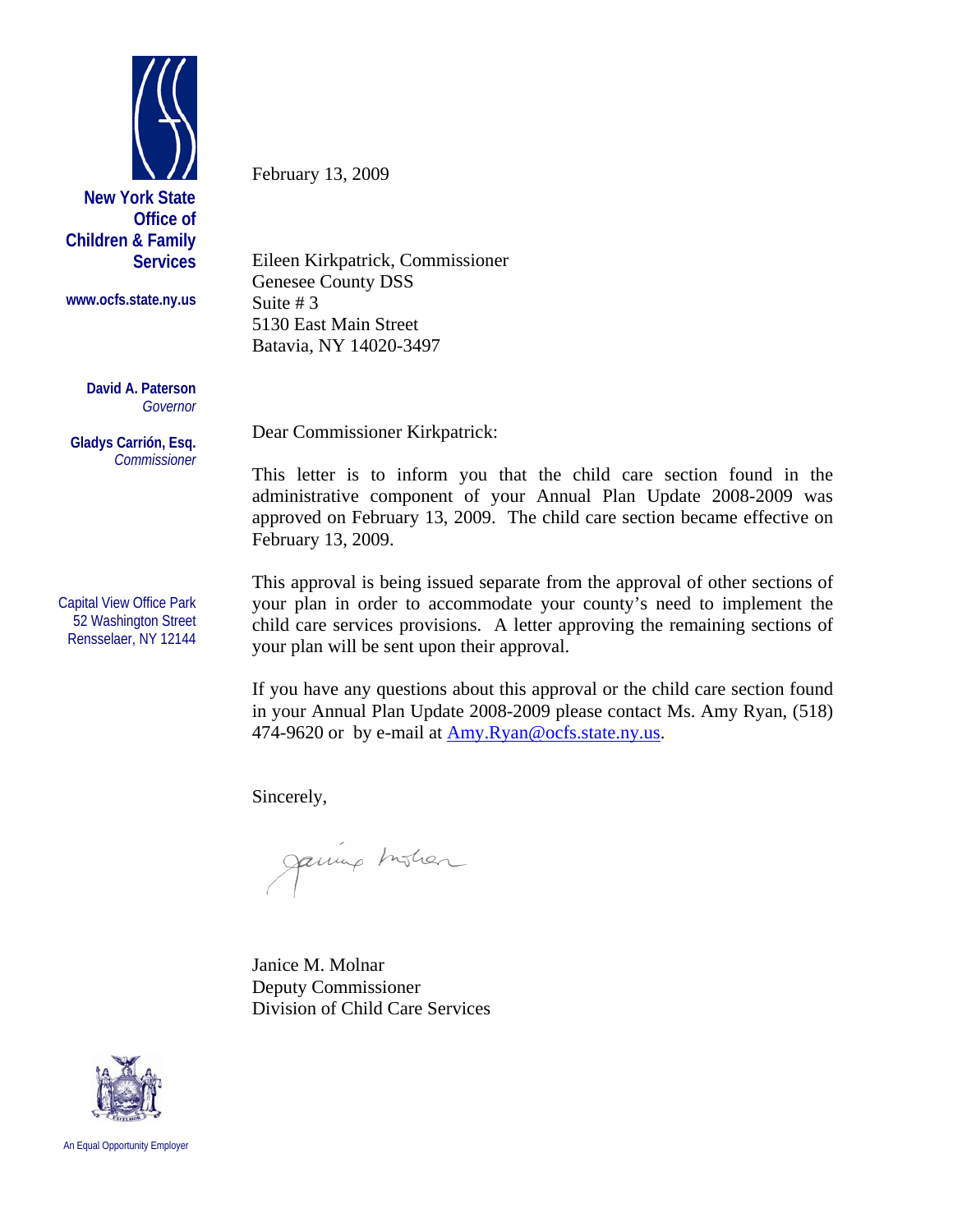## **APPENDIX G-1**

## **CHILD CARE SECTION DATED 2007-2009**

#### **County: Genesee**

#### **I**. **Administration (Required Section)**

Describe how your district is organized to administer the child care program, including any functions that are subcontracted to an outside agency.

1. Identify the unit that has primary responsibility for the administration of child care for:

Public Assistance Families: **Programs**

Transitioning Families: **Services**

Income Eligible Families: **Services**

Title XX: **Services**

Indicate the use of New York State Child Care Block Grant (NYSCCBG) Funds.

| FFY 06-07 Rollover Funds (this amount is available from the NYSCCBG    |           |
|------------------------------------------------------------------------|-----------|
| ceiling report in the claiming system)                                 | \$502,270 |
| Estimate of FFY 07-08 Rollover Funds                                   | \$200,842 |
| Estimate of Flexible Funds for Families (FFFS) for child care subsides | \$0       |
| NYSCCBG Allocation for SFY 08-09                                       | \$941,936 |
| <b>Estimate of Local Share</b>                                         | \$49,813  |

### Total Estimated NYSCCBG Amount: \$1,192,591

|  | \$1,192,591 |  |
|--|-------------|--|
|--|-------------|--|

| A. Subsidy                                 | \$941,936 |
|--------------------------------------------|-----------|
| B. Other program costs (excluding subsidy) | \$102,346 |
| C. Administrative costs                    | \$148,309 |

3. Does your district have a contract or formal agreement with another organization to perform any of the following functions? N/A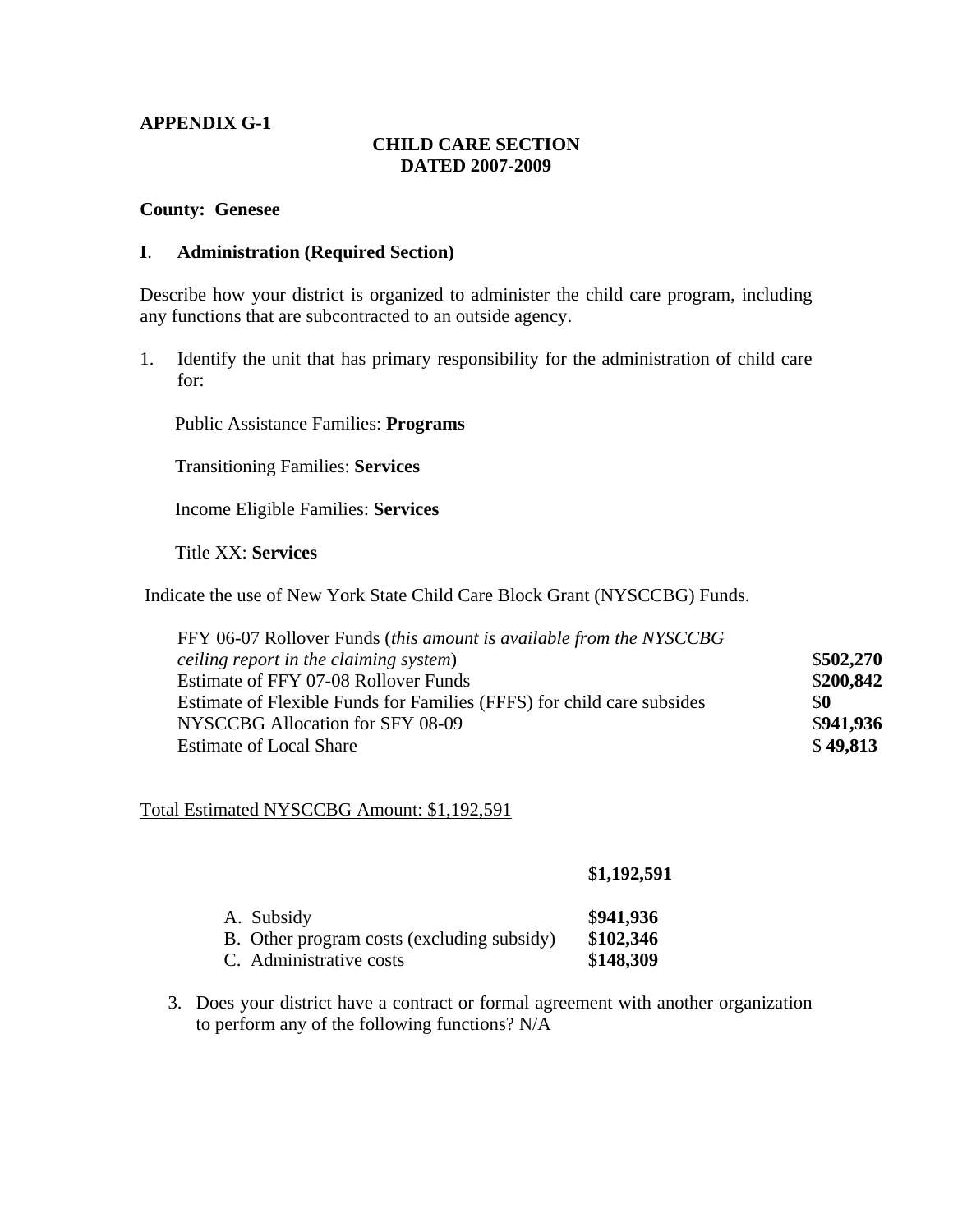| Function:                                                                                                           | Organization: | <b>Amount of Contract:</b> |
|---------------------------------------------------------------------------------------------------------------------|---------------|----------------------------|
| Eligibility screening<br>Function<br>Assistance in locating care                                                    |               |                            |
| <b>Child Care Information</b><br><b>Systems</b>                                                                     |               |                            |
| Determining if legally-<br>exempt providers meet<br>State approved additional<br>local standards (if<br>applicable) |               |                            |
| Other                                                                                                               |               |                            |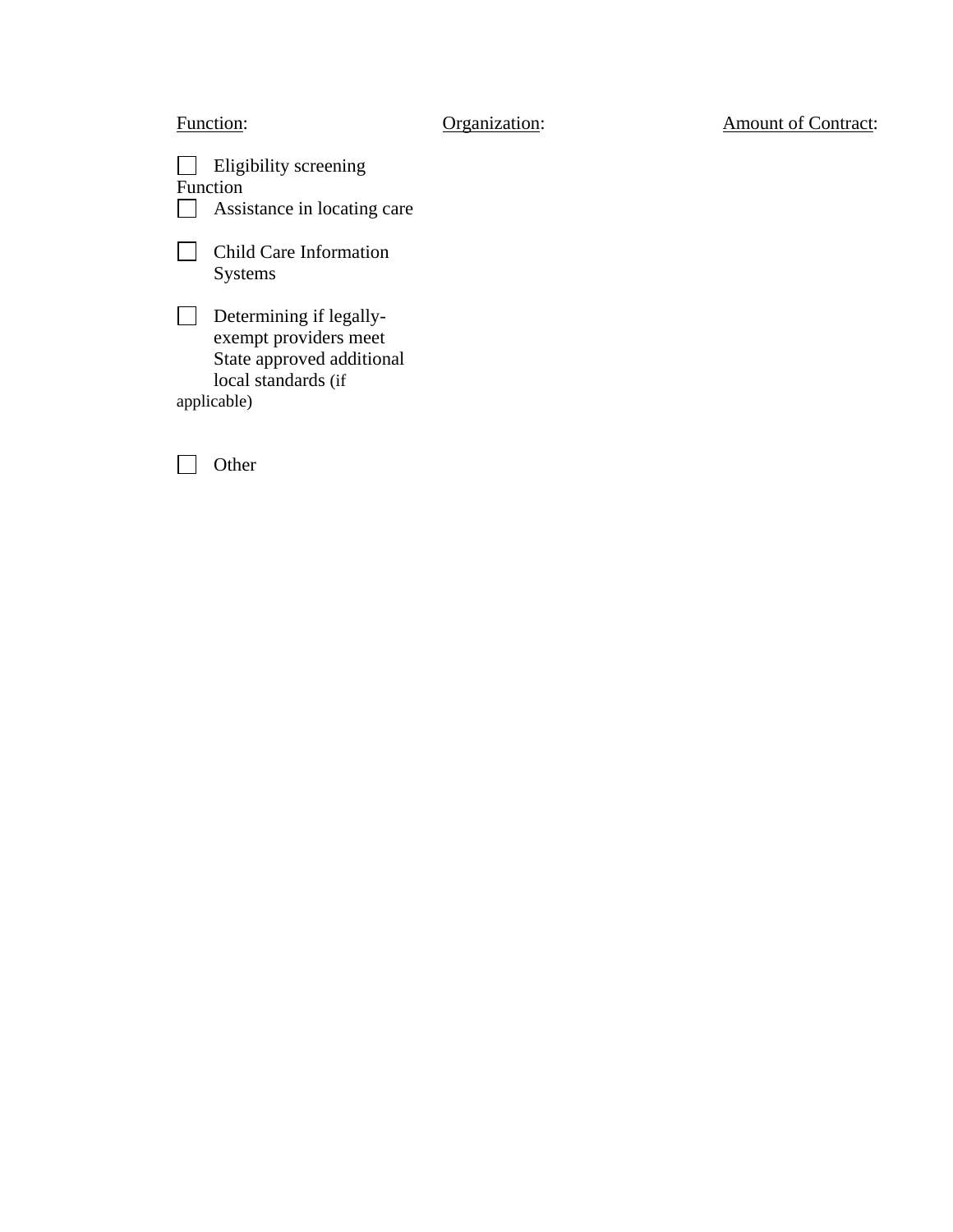**County: Genesee** 

# **APPENDIX G-3**

**III. Reasonable Distance, Very Low Income, Family Share, Case Closings and Openings, and Fraud and Abuse Control Activities (Required Section)** 

## **Reasonable Distance**

Your district is required to define reasonable distance based on community standards for determining accessible child care.

 The following defines "reasonable distance": **Availiability of suitable child care within (10) mile radius of the caretaker/relatives home or place of employment.** 

 Describe any steps/consultations made to arrive at your definition: **Discussed with Family Assistance, employment and day care units within DSS and with major employment sub-contractor, Genesee County Job Development Bureau.** 

## **Very Low Income**

Very Low Income is defined by each district and is used in determining priorities for child care benefits.

Very Low Income is defined as **200**% of the State Income Standard.

# **Family Share**

Family share is the weekly amount paid towards the costs of the child care services by the child's parent or caretaker. In establishing family share, your district must select a percentage from 10% to 35% to use in calculating the family share. The family share of child care is calculated by applying the family share percentage against the amount of the family's annual gross income that is in excess of the State Income Standard divided by 52.

Family Share Percentage selected by our district **35**%.

### **Case Closings** (select one or two)

1. The district must describe below how priority is given to federally mandated priorities and describe local priorities. If all NYSCCBG funds are committed, the district will discontinue funding to those families that have lower priorities in order to serve families with higher priorities. Described below is how the district will select cases to be closed in the event that there are insufficient or no funds available.

**Cases will not be closed due to insufficient funds. A waiting list will be utilized for cases to be oened until all funds are available.**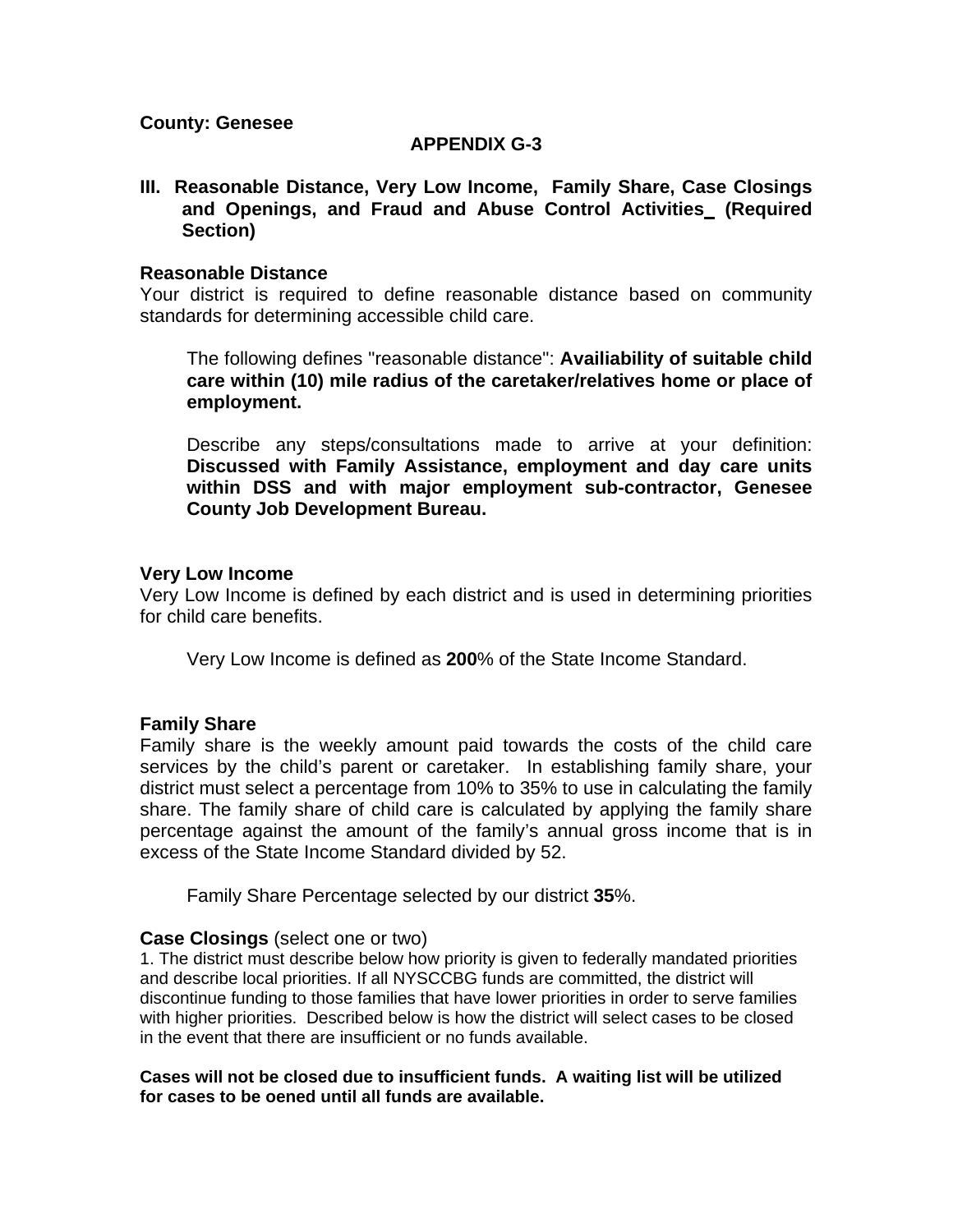2. The district has not established priorities beyond the federally-mandated priorities. If all NYSCCBG funds are committed, case closings for families which are not eligible under a child care guarantee and are not a federally-mandated priority must be based on the length of time in receipt of services. The length of time used to close cases may be based either on the shortest or longest time receiving child care services but must be consistent for all families. The district has chosen to close cases based on:

| $\Box$ shortest time receiving child care services     |
|--------------------------------------------------------|
| $\boxtimes$ longest time receiving child care services |

# **Case Openings**

The district must describe below how priority is given to federally mandated priorities and how the district will select cases to be opened in the event that there are insufficient funds available.

**Genesee County grants federal priority to very low income and families with special needs when selecting cases for case openings when there is insufficient funds to open all eligible families. Cases will be prioritized from any waiting list in the following order: families that have children with special needs, followed by c combination of families with the lowest income that have been on the waiting list the longest.** 

### **Fraud and Abuse Control Activities**

The district must identify below the criteria it will use to determine which child care subsidy applications suggest a higher than acceptable risk for fraudulent or erroneous child care subsidy payment and procedures for referring such applications to the district's front end detection system.

**Documents or information provided are inconsistent with application, such as different name used for signature.** 

**Prior history of denial, case closing, or overpayments resulting from an investigation.** 

**Application inconsistent with prior case.** 

**No absent parent information or information is inconsistent with application.** 

The district must describe below it sampling methodology used to determine which cases it will seek verification of an applicant or recipient's continued need for child care including, as applicable, verification of participation in employment, education or other required activities. **The ideal methodology will be to review all cases (100%) at the time of the 6 month recertification. The recipients will be required to provide verification of employment, school/education, etc. At the very minimum, using July 2005-June 2006 case load estimates Genesee County had 208 Non-TA daycare cases; the sample methodology for this universe ( N= 208 cases) will be to review approximatley 12 cases/month or 144/year, based on the 2005-2006 case load. In either case, the review will examine and verify the applicants continued need for child care.**